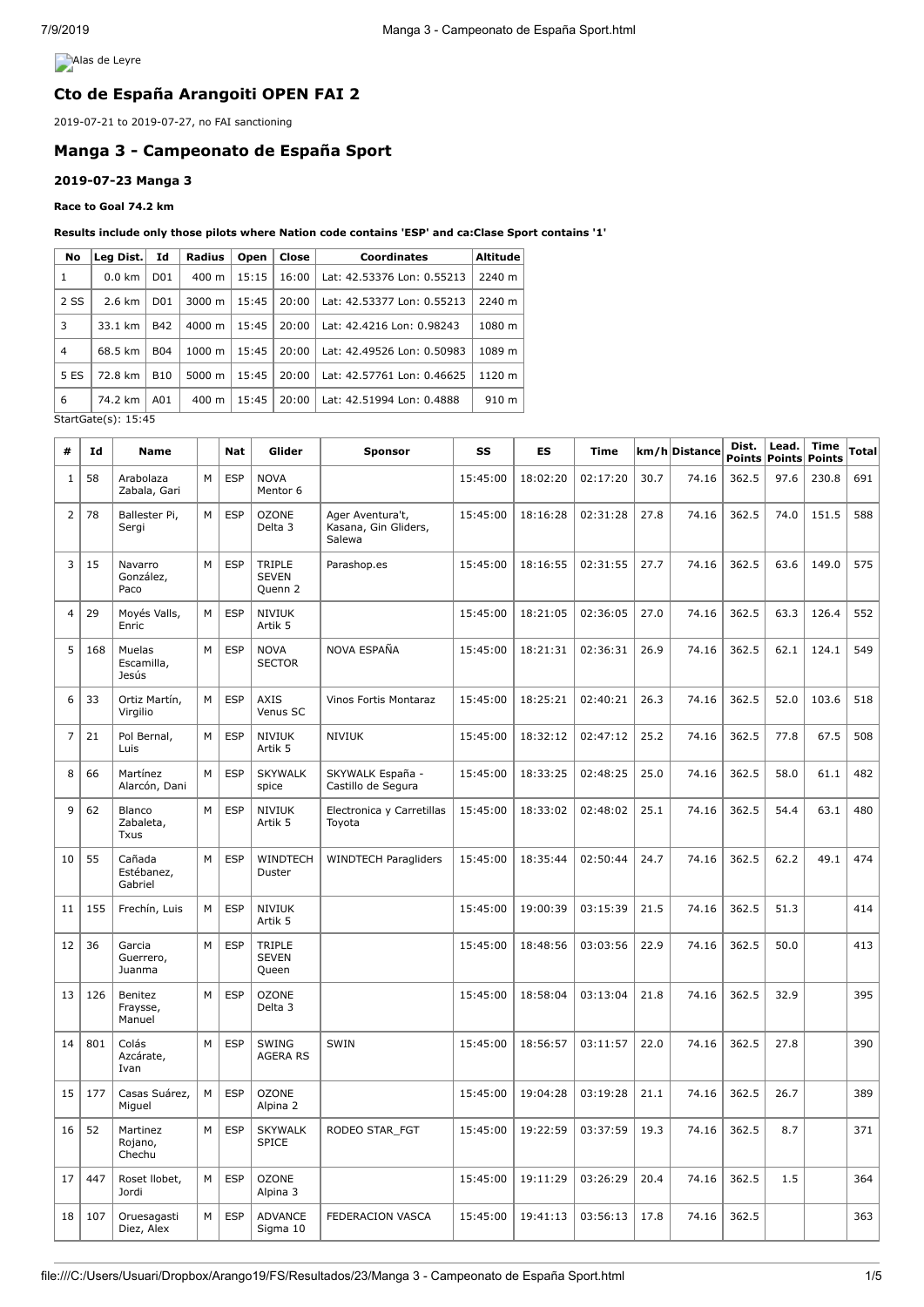# 7/9/2019 Manga 3 - Campeonato de España Sport.html

| #  | Id  | <b>Name</b>                        |   | Nat        | Glider                      | Sponsor                                | SS       | ES       | Time     |      | km/h Distance | Dist. | Lead. | <b>Time</b><br>Points Points Points | Total |
|----|-----|------------------------------------|---|------------|-----------------------------|----------------------------------------|----------|----------|----------|------|---------------|-------|-------|-------------------------------------|-------|
| 18 | 101 | Ramos<br>Moyano,<br>Antonio        | M | <b>ESP</b> | <b>SKYWALK</b><br>Cayenne 5 | T.royo arilla, tenapark,<br>iparapente | 15:45:00 | 18:57:12 | 03:12:12 | 21.9 | 74.16         | 362.5 |       |                                     | 363   |
| 18 | 199 | Pol Font,<br>Albert                | М | <b>ESP</b> | <b>NIVIUK</b><br>hook 5     |                                        | 15:45:00 | 19:55:07 | 04:10:07 | 16.9 | 74.16         | 362.5 |       |                                     | 363   |
| 18 | 73  | Echevarria,<br>Aitor               | M | <b>ESP</b> | <b>ADVANCE</b><br>Sigma 10  |                                        | 15:45:00 | 19:51:54 | 04:06:54 | 17.1 | 74.16         | 362.5 |       |                                     | 363   |
| 18 | 48  | Iriarte<br>Arenaza, Jon            | М | <b>ESP</b> | <b>SKYWALK</b><br>Cayenne 5 | Federación vasca                       | 15:45:00 | 19:10:27 | 03:25:27 | 20.5 | 74.16         | 362.5 |       |                                     | 363   |
| 18 | 128 | Masanés<br>Mateos, Jordi           | M | <b>ESP</b> | <b>NIVIUK</b><br>Artik 5    | Viatges Masanés /<br>www.alioth.cat    | 15:45:00 | 19:19:10 | 03:34:10 | 19.7 | 74.16         | 362.5 |       |                                     | 363   |
| 24 | 197 | Espinosa<br>Pomares,<br>Eduardo    | M | <b>ESP</b> | <b>SKYWALK</b><br>Cayenne 5 |                                        | 15:45:00 |          |          |      | 54.80         | 267.9 | 3.8   |                                     | 272   |
| 25 | 198 | Tudela Masip,<br>Luis Felipe       | M | <b>ESP</b> | Ozone<br>Delta 3            |                                        | 15:45:00 |          |          |      | 53.44         | 261.3 |       |                                     | 261   |
| 26 | 182 | Gavin Gracia,<br>Fernando          | M | <b>ESP</b> | <b>NIVIUK</b><br>Artik 5    |                                        | 15:45:00 |          |          |      | 52.32         | 255.8 |       |                                     | 256   |
| 27 | 133 | Lazkano<br>Juaristi, Iñaki         | M | <b>ESP</b> | PHI<br>Maestro              | Federación Vasca                       | 15:45:00 |          |          |      | 47.91         | 234.2 |       |                                     | 234   |
| 28 | 104 | Antoñanzas<br>de Andres,<br>Carlos | M | <b>ESP</b> | <b>ADVANCE</b><br>Iota      |                                        | 15:45:00 |          |          |      | 46.12         | 225.5 |       |                                     | 226   |
| 29 | 134 | Penella Ros,<br>Josep Ramon        | M | <b>ESP</b> | <b>OZONE</b><br>Delta 3     |                                        | 15:45:00 |          |          |      | 33.18         | 162.2 |       |                                     | 162   |
| 30 | 61  | Villarta,<br>Miguel                | M | <b>ESP</b> | <b>SKYWALK</b><br>Cayenne 5 | FAMILIA VILLARTA                       | 15:45:00 |          |          |      | 20.74         | 101.4 |       |                                     | 101   |
| 31 | 190 | Sancho<br>Frisuelos, Ana<br>Maria  | F | <b>ESP</b> | <b>DUDEK</b><br>Colt 2      | www.monteholiday.com                   | 15:45:00 |          |          |      | 16.85         | 82.4  |       |                                     | 82    |
| 32 | 170 | Bür<br>Zimmermann,<br>George       | M | <b>ESP</b> | <b>SKYWALK</b><br>Cayenne 5 | Z Robotics Labs. Red<br>Bull. Dynafit. | 15:45:00 |          |          |      | 10.54         | 51.5  |       |                                     | 52    |
| 33 | 165 | López Soto,<br>Ramón José          | М | <b>ESP</b> | GIN<br>Carrera<br>Plus      |                                        | 15:45:00 |          |          |      | 4.00          | 19.6  |       |                                     | 20    |
| 34 | 85  | Azagra<br>Navascues,<br>Felix      | M | ESP        | <b>NIVIUK</b><br>Artik 5    |                                        |          |          |          |      | <b>DNF</b>    | 0.0   |       |                                     | 0     |
| 34 | 105 | Valenzuela<br>Agüí, Cecilia        | F | <b>ESP</b> | <b>NIVIUK</b><br>Ikuma      |                                        |          |          |          |      | <b>DNF</b>    | 0.0   |       |                                     | 0     |
| 34 | 109 | Carbo,<br>Arcadio                  | М | <b>ESP</b> | <b>OZONE</b><br>Delta 3     |                                        |          |          |          |      | <b>DNF</b>    | 0.0   |       |                                     | 0     |
| 34 | 77  | Benito, Oskar                      | М | ESP        | <b>OZONE</b><br>Mantra 7    |                                        |          |          |          |      | <b>DNF</b>    | 0.0   |       |                                     | 0     |

#### **Notes**

| Ιd  | Name                    | <b>Note</b> |
|-----|-------------------------|-------------|
| 109 | Carbo, Arcadio          | No Despega  |
| 77  | Benito, Oskar           | No Despega  |
| 85  | Azagra Navascues, Felix | No Despega  |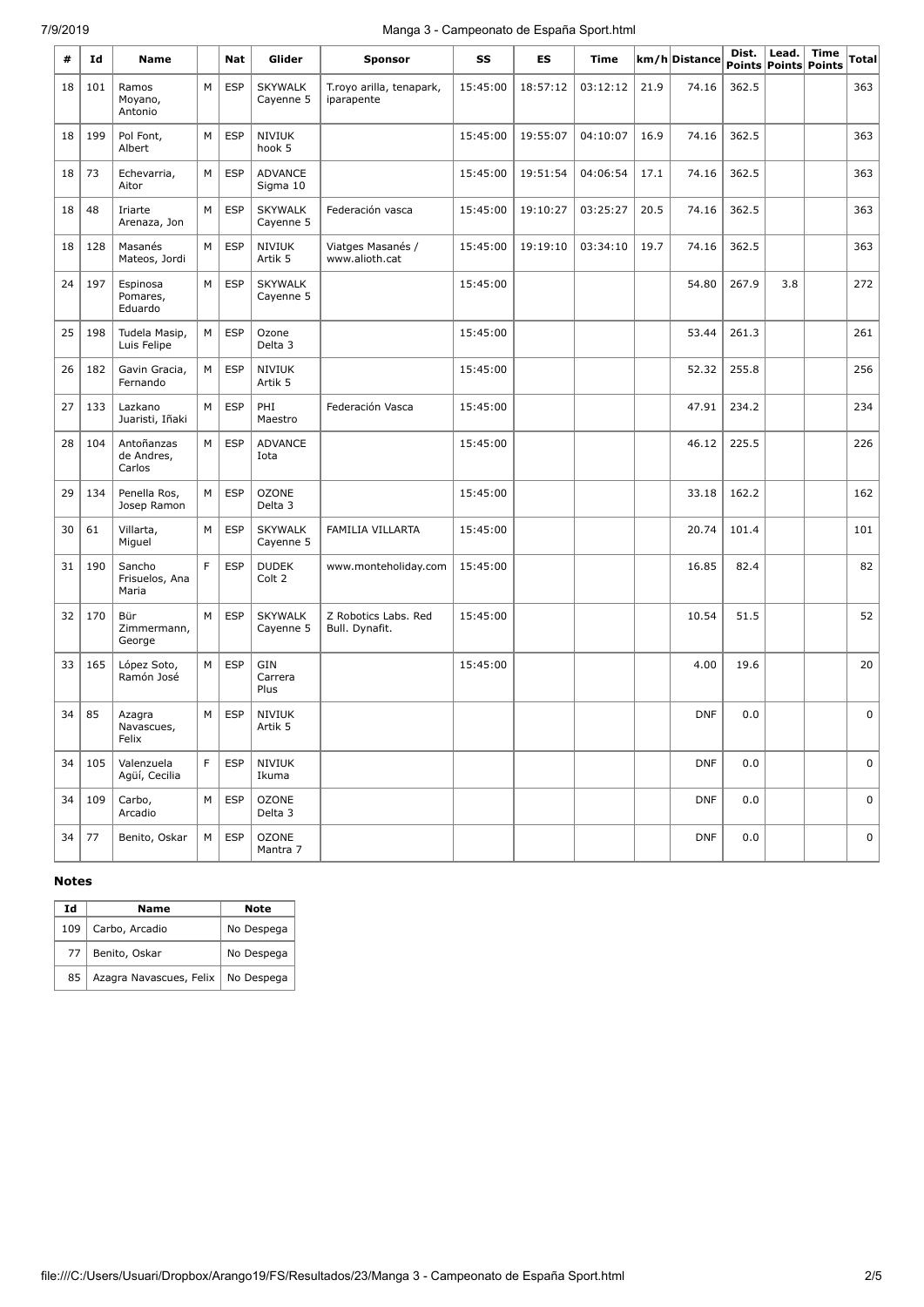**Pilots absent from task (ABS)**

**Id Name**

# **Pilots not yet processed (NYP)**

**Id Name**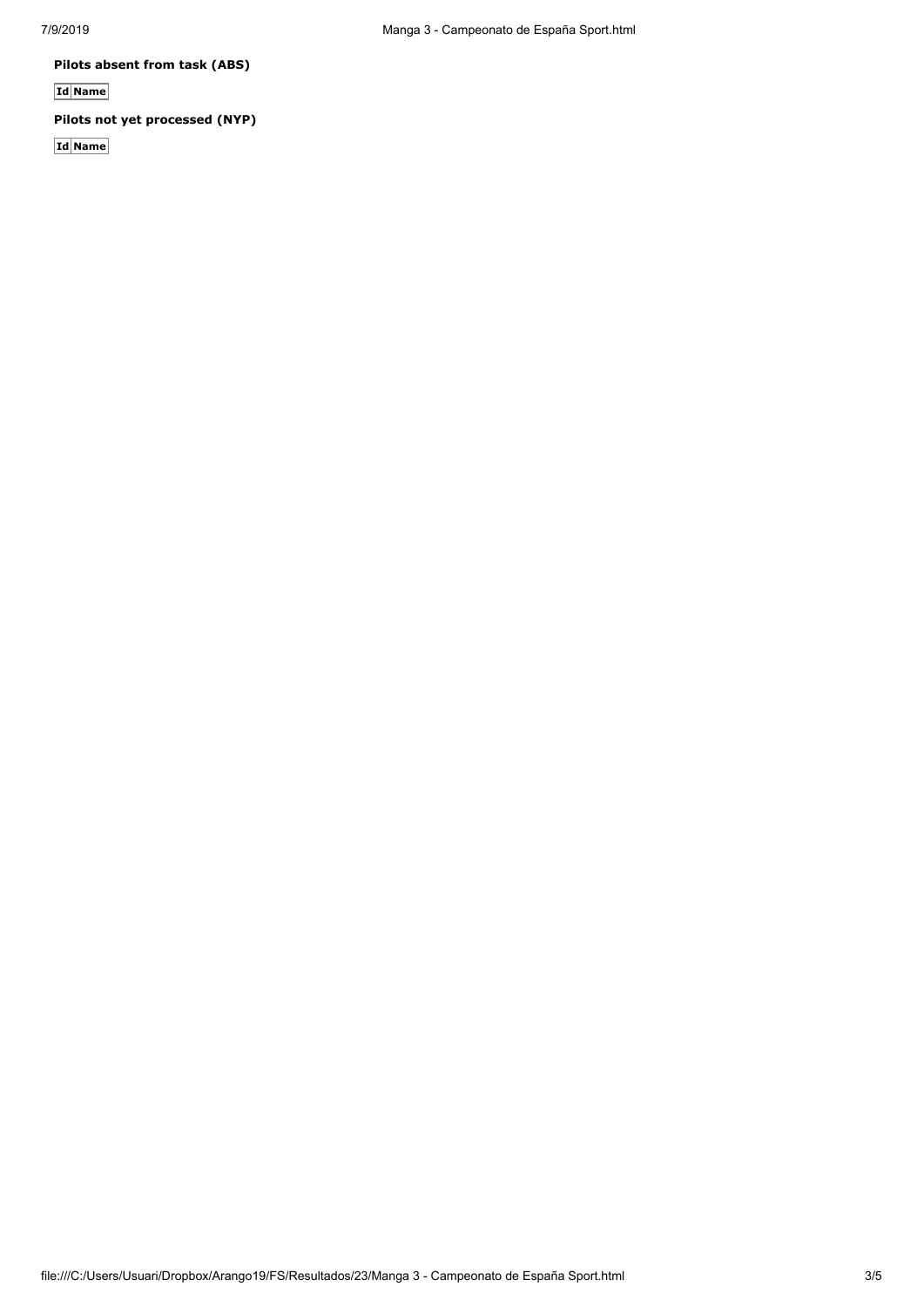#### **Task statistics**

| param                           | value                     |
|---------------------------------|---------------------------|
| ss_distance                     | 70.246                    |
| task_distance                   | 74.155                    |
| launch_to_ess_distance          | 72.846                    |
| no_of_pilots_present            | 116                       |
| no_of_pilots_flying             | 109                       |
| no_of_pilots_lo                 | 19                        |
| no_of_pilots_reaching_nom_dist  | 100                       |
| no_of_pilots_reaching_es        | 90                        |
| no_of_pilots_reaching_goal      | 90                        |
| sum_flown_distance              | 7264.875                  |
| best_dist                       | 74.155                    |
| best_time                       | 1.70111111111111          |
| worst time                      | 4.16861111111111          |
| no_of_pilots_in_competition     | 117                       |
| no_of_pilots_landed_before_stop | 0                         |
| sum_dist_over_min               | 6848.875                  |
| sum_real_dist_over_min          | 6848.875                  |
| sum_flown_distances             | 7264.875                  |
| best_real_dist                  | 74.155                    |
| last_start_time                 | 2019-07-23T15:45:00+02:00 |
| first_start_time                | 2019-07-23T15:45:00+02:00 |
| first_finish_time               | 2019-07-23T17:27:04+02:00 |
| max_time_to_get_time_points     | 3.00537761421203          |
| no_of_pilots_with_time_points   | 66                        |
| goalratio                       | 0.825688073394495         |
| arrival weight                  | 0                         |
| departure_weight                | 0                         |
| leading_weight                  | 0.1115361576845           |
| time_weight                     | 0.525813314798356         |
| distance_weight                 | 0.362650527517145         |
| smallest_leading_coefficient    | 1.06250800952679          |
| available_points_distance       | 362.514966641474          |
| available_points_time           | 475.63545301486           |
| available_points_departure      | 0                         |
| available_points_leading        | 161.47577452957           |
| available_points_arrival        | 0                         |
| time_validity                   | 1                         |
| launch_validity                 | 0.999626194185904         |
| distance_validity               | 1                         |
| stop_validity                   | 1                         |
| day_quality                     | 0.999626194185904         |
| ftv_day_validity                | 0.999626194185904         |
| time_points_stop_correction     | 0                         |

# **Scoring formula settings**

| param    | value          |
|----------|----------------|
| id       | <b>PWC2017</b> |
| min_dist |                |